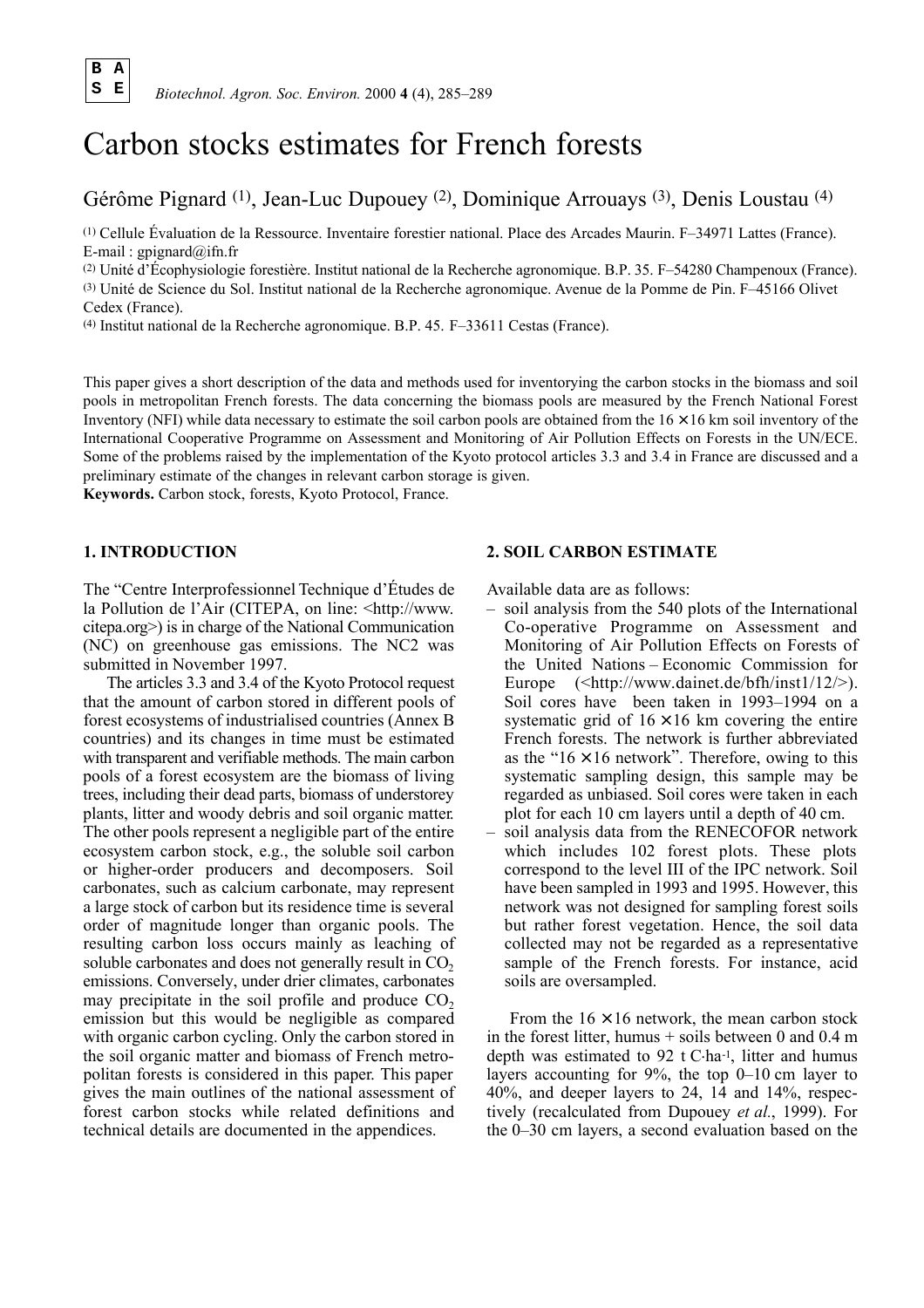data collected in both the  $16 \times 16$  and RENECOFOR networks weighted by the soil type / land use surface areas (Arrouays *et al.*, 1999) provided a value of 68 t C $\cdot$ ha<sup>-1</sup> close to the 16 × 16 estimate of 70 t C $\cdot$ ha<sup>-1</sup>.

The soil carbon amount is characterised by a high spatial variability, which cannot be directly related to environmental variables such as those measured by the French National Forest Inventory (NFI). At the moment, this impedes to use the data collected by the NFI in estimating the soil carbon stocks in forests at the national level or for coupling the national soil and forest databases.

The evolution of the soil carbon pool is not well documented in France: data from repeated measurements of soil carbon stock are not yet available in forests where only local and limited studies were achieved. However, such data will be available in the near future: the RENECOFOR network will be remeasured ten years after the first soil sampling campaign and the  $16 \times 16$  network will also probably be measured a second time in a foreseeable future. These repeated measures will allow a first assessment of the evolution of forest carbon stocks in France.

# **3. BIOMASS CARBON POOL ESTIMATES**

#### **3.1 Local estimates**

The estimate of the biomass carbon pool in French forests is derived from measurements of trunk volume achieved by the NFI, assuming that stem, crown and root biomasses can be apportioned to overbark trunk volume using simple coefficents. Conversion coefficients are successively:

- volume expansion factors for "crown" and "roots" which allow to calculate the volume of the entire tree;
- basic density values which allow to convert volume in dry mass;
- carbon content. A common value of 0.5 is applied for each compartment;
- additional data when necessary, such as expansion factors to include leaves or needles and understorey (herbaceous and woody species).

Two sets of values are available. The first consists in bulk values published by FAO (**Table 1**) (United Nations, 1986). Mean values of the conversion coefficients for temperate forests were calculated from available data published. These values are used in subsequent calculations and resulting estimates of carbons stocks in biomass have been published in France (Direction de l'Espace Rural et de la Forêt, 1995) and by the United Nations Economic Commission for Europe, Food and Agriculture Organization of the United Nations (2000).

**Table 1.** Conversion coefficient used by FAO– UN – EEC (1986) for estimating carbon stocks in the biomass pools (first assessment).

|                 | Volume biomass/      | Dry weight/        |  |
|-----------------|----------------------|--------------------|--|
|                 | volume measured      | volume             |  |
|                 | $(m^3 \cdot m^{-3})$ | $(t \cdot m^{-3})$ |  |
| wood            |                      |                    |  |
| coniferous      | 0.86                 | 0.40               |  |
| broadleaved     | 0.87                 | 0.55               |  |
| bark            |                      |                    |  |
| coniferous      | 0.14                 | 0.35               |  |
| broadleaved     | 0.13                 | 0.35               |  |
| other biomass   |                      |                    |  |
| above ground    |                      |                    |  |
| coniferous      | 0.30                 | 0.40               |  |
| broadleaved     | 0.40                 | 0.55               |  |
| stump and roots |                      |                    |  |
| coniferous      | 0.20                 | 0.40               |  |
| broadleaved     | 0.20                 | 0.50               |  |

The second set of conversion coefficient values is only available for research use. It aims at improving the accuracy and precision of the first assessment by using more detailed results recently obtained by forest research. The main improvements under examination are listed in **table 2**. They consist in:

- integrating an individual stem volume effect for estimating the branch expansion factor in Quercus (oak) and Fagus (beech) species (Bouchon *et al.*, 1981);
- estimating basic wood density per species;
- for coppices, direct estimate of the biomass through specific allometric relationship (Auclair, Bige, 1984).

These recent data include also a large uncertainty due to the low sample size of allometric studies, and high variability of the expansion factors and conversion coefficients, within a tree, between trees and between species.

### **3.2. Upscaling at the country level**

The estimate of the global carbon stock in biomass pools of French forests depends on the timing of NFIs. The NFI is continuous with a period of 10–12 years. Every year, 8 to 10 "départements" among 94 in metropolitan France are measured, using only temporary plots. The country estimate results from a simple aggregation of the most recent results obtained in each "département", without actualisation. In other words, the national estimate at a given date is a sum of the data measured over the last  $10-12$  years,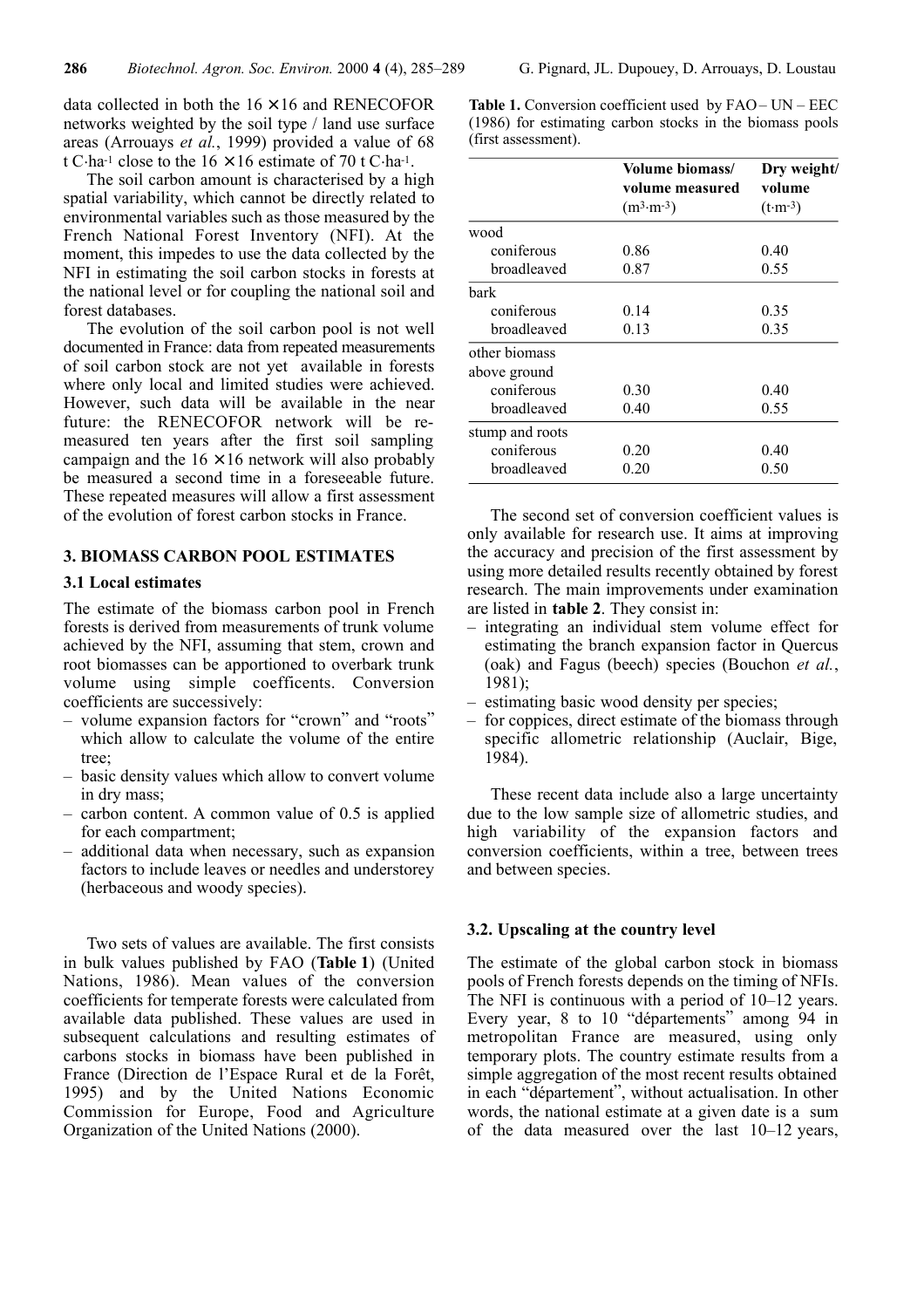| Table 2. Data and results used for estimating carbon stocks (2 <sup>nd</sup> assessment). |  |  |
|-------------------------------------------------------------------------------------------|--|--|
|-------------------------------------------------------------------------------------------|--|--|

| Variable                                   | Source of data, values used                                                                                                          |  |
|--------------------------------------------|--------------------------------------------------------------------------------------------------------------------------------------|--|
| Volume $(\text{stem} + \text{branches})$ / | highforest:                                                                                                                          |  |
| Volume stem                                | - oak and beech: detailed ratios according to the stem volume (Bouchon <i>et al.</i> , 1981)<br>- other broadleaved: the same as oak |  |
|                                            | standards (Bouchon et al., 1981)                                                                                                     |  |
|                                            | $-$ beech: 1.7                                                                                                                       |  |
|                                            | - oak and other broadleved: 1.6                                                                                                      |  |
|                                            | coniferous: 1.125                                                                                                                    |  |
| Volume (stem+ branches + roots)            | broadleaved: 1.19                                                                                                                    |  |
| $\sqrt{\text{Volume}}$ (stem + branches)   | coniferous: 1.235                                                                                                                    |  |
| Dry mass/Volume                            | wood density by species                                                                                                              |  |
| coppices                                   | a specific equation gives the dry weight of the stand according to the volume and the<br>number of stem per ha (Auclair, Bige, 1984) |  |
| Complementary components                   | ground vegetation and deadwood $(t C \cdot ha^{-1})$                                                                                 |  |
|                                            | $-$ maritime pine: 4                                                                                                                 |  |
|                                            | $-$ other: 1                                                                                                                         |  |
|                                            | needles and leaves (t C-ha-1)                                                                                                        |  |
|                                            | $-$ coppices: 1.4                                                                                                                    |  |
|                                            | - highforests: beech: 1.7                                                                                                            |  |
|                                            | oak and other broadleaved: 2                                                                                                         |  |
|                                            | coniferous: 6                                                                                                                        |  |

average date being 6–8 years before the reference date. For instance, the value calculated in 1999 was corresponding at an average year of 1991. The bias introduced through this shift in time may be significantly higher than the error on the estimates, which is  $1\%$  of the total for commercial wood.

# **4. MAIN RESULTS**

#### **4.1. mean stock per hectare**

**Table 3** gives the values obtained from 1979 to 1991. It is worthnoting more than half of the mean forest stock is accounted by the soil, litter and organic layers pool. For the period covered by inventories, the biomass pool has been increasing at a rate of  $0.5 - 0.6$ t C.ha-1.y-1 according to either the first or the second assessment.

**Table 3.** Mean carbon stocks per ha calculated for French forests.

|         | Date    | <b>Carbon</b> stock<br>t $C$ ·ha <sup>-1</sup> |                  |
|---------|---------|------------------------------------------------|------------------|
| soils   | 1993-94 | 79                                             |                  |
|         |         | 1 <sup>st</sup> assessment                     | $2nd$ assessment |
| biomass | 1979    |                                                | 53               |
|         | 1981    | 48.3                                           |                  |
|         | 1986    | 51.4                                           |                  |
|         | 1991    | 54.6                                           | 59               |

## **4.2. Estimate of the carbon stock at the national level**

From 1979 to 1991, the forest area in France increased from 13.82 to 14,53 Mha at an average rate of 59,000 ha $\cdot$ y<sup>-1</sup> and the biomass carbon stock increased from 732 to 857 Mt C  $(+ 11.2 \text{ Mt C} \cdot y^{-1})$ . The net increase is the balance over the period 1979–1991 between a net production –including the recruitment of new forests– of 30 Mt C $y$ <sup>1</sup> equivalent to 83 Mm<sup>3</sup> $y$ <sup>1</sup> and losses (natural mortality and harvests) of 19 Mt  $C-y$ <sup>1</sup> equivalent to a net uptake (mortality  $+$  harvest) in commercial wood reaching  $52.6 \text{ Mm}^3$ . When compared to the annual carbon emissions in France, excluding forests and forest management), which reached an average of  $110 \text{ Mt C} \cdot y$ <sup>1</sup> over the period 1987–1997 (CITEPA, personal communication) the forests have compensated for 10% of these emissions.

# **5. ESTIMATES RELATED TO THE ARTICLES 3.3 AND 3.4 OF THE KYOTO PROTOCOL**

The Kyoto protocol includes the possibility of accounting for the sink of greenhouse gases due to activities such as land use, land use change and forestry. Preliminary estimates of this carbon sink have been calculated for France in July 2000. These calculations, based on the NFI data, are available on line at  $\langle$ www.unfccc.int/resource/docs/2000/sbsta/ misc06.pdf>.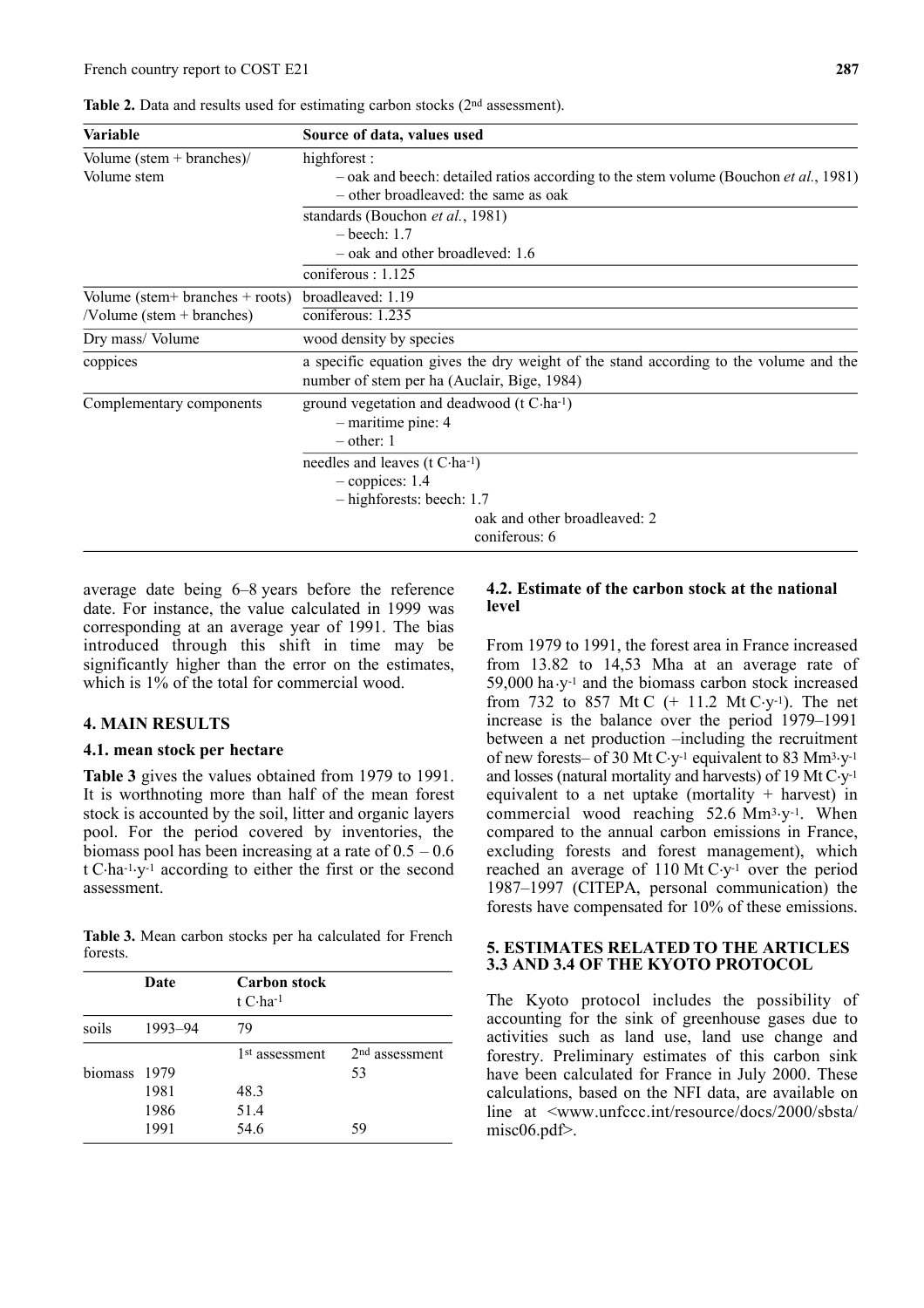The article 3.3 defines the accounting rules related to afforestation, reforestation and deforestation (ARD). It specifies that the net carbon stored or released between 2008 and 2012 in stands concerned by one of these three activities since 1990 must be accounted for. This raises several difficulties. First is the estimate of the area of afforested lands. At the moment, the land area concerned by ARD activities is small;  $15,000$  ha $v^{-1}$  are deforested while  $8,500$  ha.y<sup>-1</sup> are afforested artificially by plantation and error associated with these values are relatively high. Second, the NFI's data are not measured simultaneously which makes difficult to provide a precise estimate for the whole national territory at a given date. For instance, the current inventory covers the period 1981–1990 but extreme dates for two consecutive measurements in a given "départment" are 1975– 1986 and 1988–1999. On this particular point, the use of data from annual inventories of land use (TERUTI) must be considered (Agreste, 1993; Agreste, 1999).

Carbon stock change in the biomass pool has been calculated using the parameters described in **table 1** with the following adjustments:

- deforestation is considered to induce an immediate loss of the entire biomass pool;
- the change in stand volume for the afforested and reforested stands younger than 20-years is calculated using specific age-volume relationships for the following types: broadleaf, coniferous plantations and other coniferous.

The carbon stock change of the soil pool was estimated only for the land-use changes according to the following model (Balesdent, Arrouays, 1999):

$$
C_{i}(t+dt) = E_{i} + (C_{i}(t)-E_{i}) \exp\left(-k_{i} \cdot dt\right) \tag{1}
$$

where

 $C(t)$  is the carbon stock at time *t* in t C·ha-1,

E is the steady state carbon stock for a given land use type in t C.ha-1,

*k* is a kinetic parameter in year,

i denotes the soil organic matter type, according to its turn-over rate.

For each land use type, equation (**1**) is applied to two organic matter types, first with a fast turn over rate, second with a slow turn over rate, the parameters E, and k differing between those two types. The initial situation of the soil in a given land use type is assumed to be a steady state. This assumption leads to maximise the changes in time of the soil carbon stocks and to overestimate the carbon fluxes. The fate of deforested lands and initial land use type of reforested and afforested lands have been mainly obtained from the TERUTI inventory.

The article 3.4 will allow to integrate additional activities for accounting for carbon exchange from forests. Three activities have been considered in the French national report:

- forest management of forest stands submitted to a management plan before 1990. The net increase in the carbon stock in the biomass has been considered as a result of management: it was estimated according to the method described in §2;
- conversion from coppice with standards to high forests. The forest inventory data were used to estimate the area of stands converted at 18,400 ha.y-1 from 1981 to 1992. Two additional parameters were estimated from the forest inventory data: the duration of conversion which was estimated to 40 years and the increase in standing stock due to conversion,  $+3$  m<sup>3</sup>.ha<sup>-1</sup>.y<sup>-1</sup>.
- the increase of the carbon stored in the wood product pool. This calculation was achieved by a private expert, Serge Lochu. The amount of carbon stored in wood products in France was assessed from data about the consumption of wood each categories of wood products during the 20th century and the life duration of each type. Two predictions have been calculated according to two different values of economy growth rate: 1 and 3% respectively.

# **6. CONCLUSION**

Most of the data estimated until now fit under working group I related activities (inventory of C sinks and sources). They give preliminary estimates of carbon stocks and carbon stock changes in time. An understanding of the errors and uncertainties associated with those values and standardization of methods and definitions between countries are still necessary as far as those values must be used in commercial or political negotiations. It was beyond the scope of this paper to discuss the main factor of uncertainty and errors associated with the data presented here, but there is evidently a need to refine expansion and conversion coefficients, to set up methods for actualising inventory data at a reference date, coupling soil and biomass inventories.

## **Bibliography**

- Agreste (1993). L'utilisation du territoire en 1992 et son évolution de 1982 à 1992. *Agriculture* **50**.
- Agreste (1999). L'utilisation du territoire en 1998. *Agriculture* **114**.
- Arrouavs D., Deslais W., Daroussi J., Balesdent J., Gaillard J., Dupouey JL., Nys C., Badeau V.,